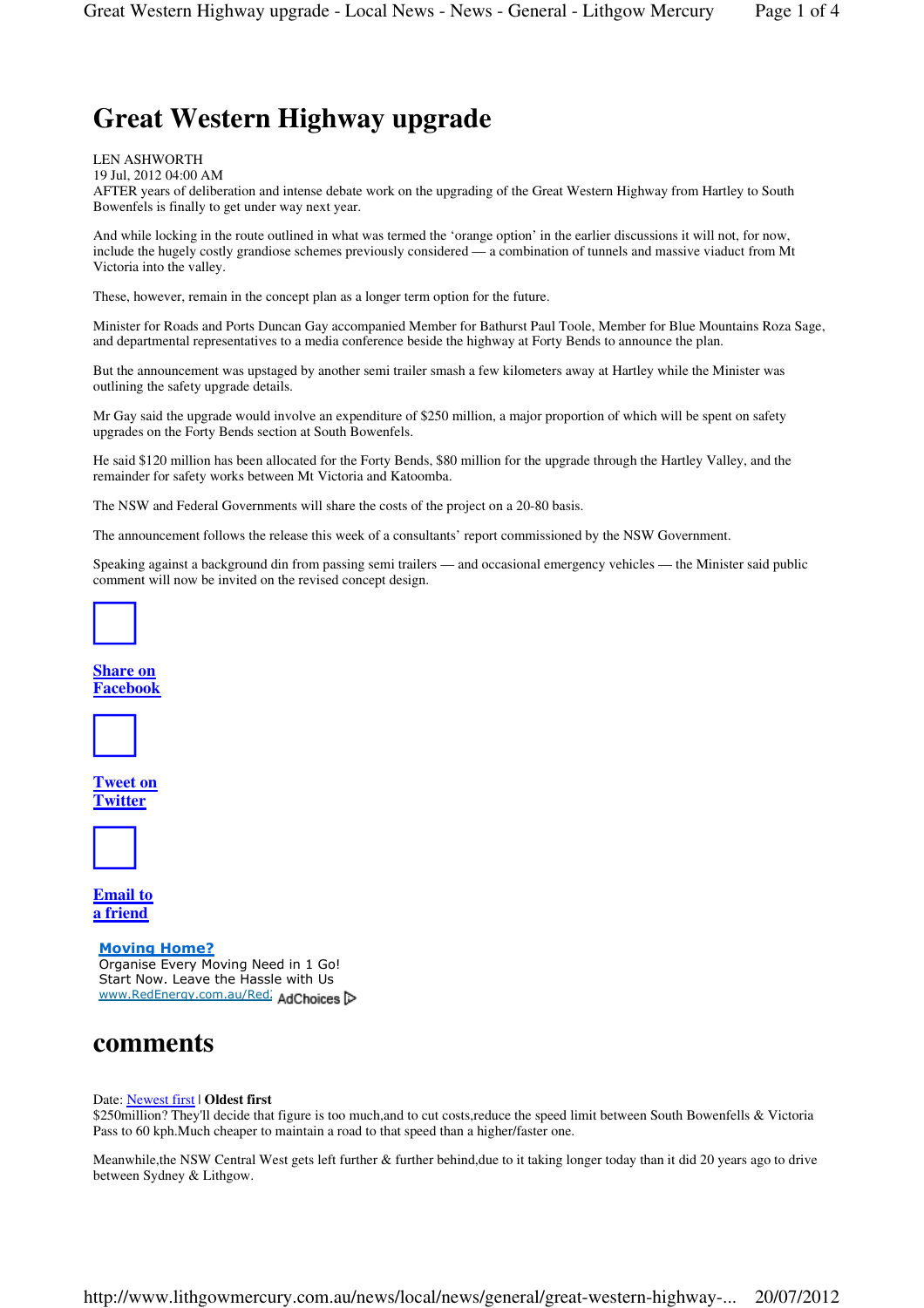How about giving the area the GOOD road surfaces like the Upper Blue Mtns gets? The surface between Mt Vic & Blackheath is over 4 years old & still good-the one at Hartley hasn't even lasted 4 months.

Posted by **Seriously?**, 19/07/2012 6:59:49 PM, on Lithgow Mercury

## **post a comment**



ROADSIDE MEDIA CALL: Top, Minister for Roads and Ports Duncan Gay, left, and Member for Bathurst Paul Toole called a chilly roadside press conference to announce the latest highway proposal for the Mt Victoria to South Bowenfels section. The Forty Bends has been given the top priority.

"My bank is good for a business loan but should I go to them for my FX payments?"

# **Most popular articles**

- **1.** Body discovered at Yetholme
- **2.** Former Portland resident faces murder ...
- **3.** Great Western Highway upgrade
- **4.** Lithgow's state mine has been taken by ...
- **5.** Lithgow, a desirable address
- **6.** Lithgow is hitting headlines again
- **7.** Sporting details
- **8.** Accident on the Great Western Highway, an ...
- **9.** State Titles receive rave reviews
- **10.** Lithgow's Catholic Women's League turns 40

### **Compare & Save**

**Deals Compare Popular a a i s 10 of 16 i s** 



**GALAXY S III - 5 Months Half Price** New deal, online only. Get it here

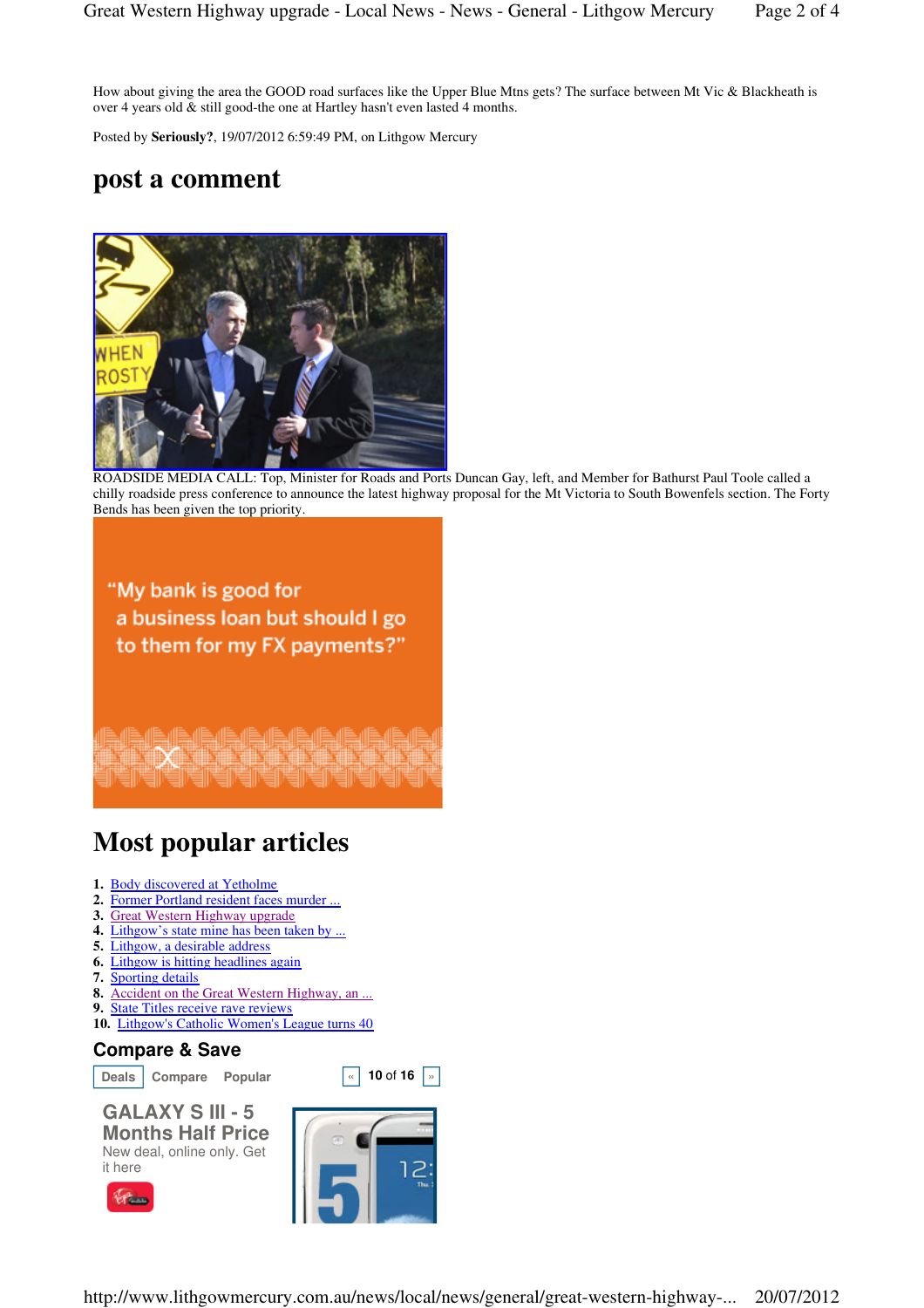**MONTHS Android Deals**

Deals powered by WhistleOut



Adult Jumping Castles Great Range Of Jumping Castles For Hire In Sydney. Contact Us Today! www.bubblingw **Watch Full Episodes** Turn Your Computer into a TV! Watch Full TV Episodes Online. www.TelevisionFanatic.com **Serviced office in Manly** share waterview offices with fun online sport business - good rates www.doubledrummer.com **Rexona Australia** The deodorant with 48hr protection that fights excessive sweating www.rexonasweatclinic.com.au

## **Compare and Save**

- Broadband
- Credit Cards
- **Mobile**
- Personal Loans
- Savings Accounts

### **Top Credit Cards**



Compare great new credit cards now

Compare Credit Cards

### **Savings Accounts**



Compare the top savings rates in Australia

Compare Savings Accounts

**Home Loans** 



Compare home loan rates under 6%

Compare Home Loans

**New iPhone 4S 16GB**